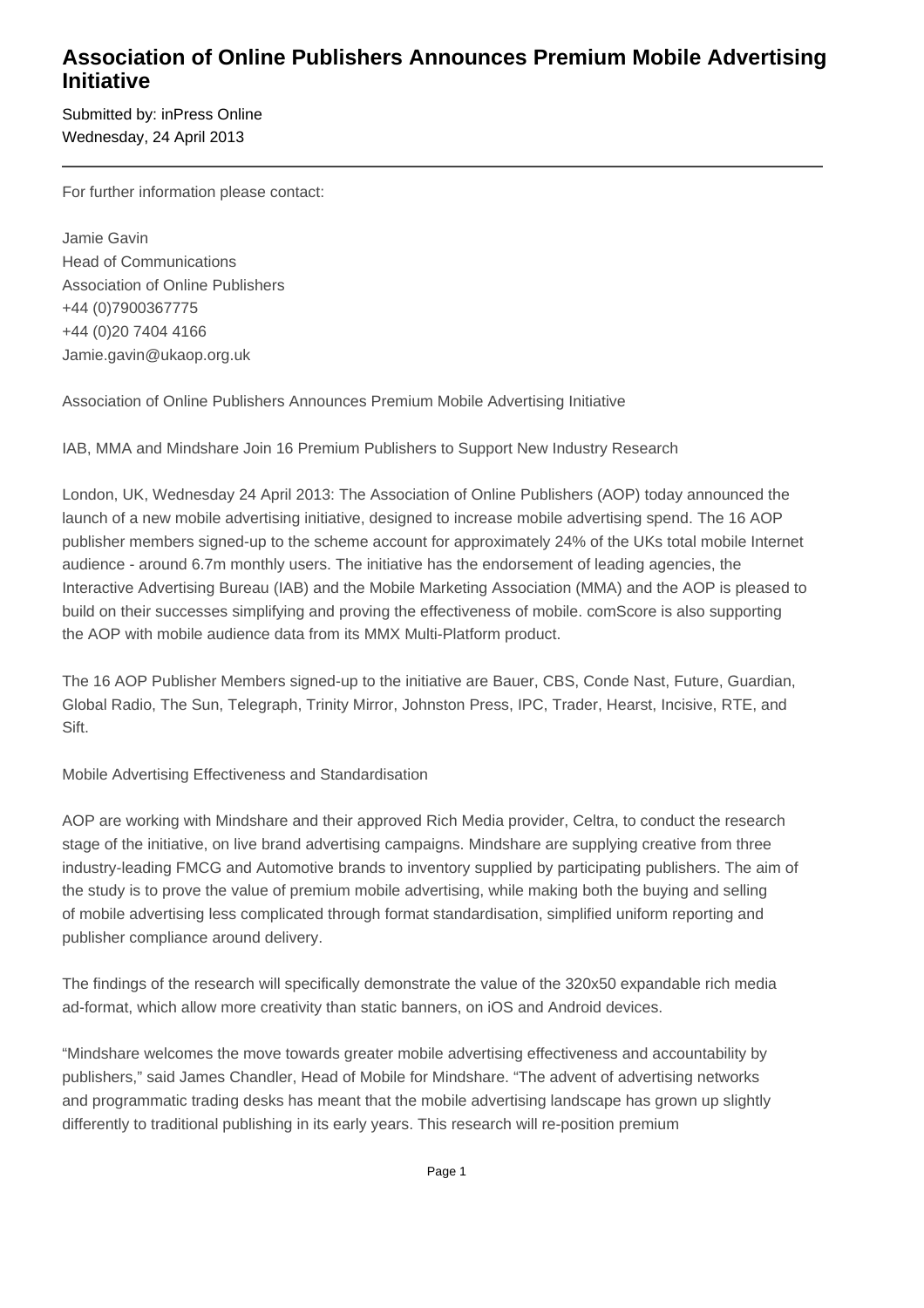publisher content at the heart of mobile advertising, demonstrating the effectiveness of placing quality brands in quality editorial environments to achieve optimum advertising results."

## Enhancing Consumer Experience

Mobile ads as part of the mobile web viewing experience is a fast growing reality. This test will show how users respond to a creative format in a premium content environment, and help inform how publishers deliver relevancy to their users where ads are part of that environment. Publishers will provide compliance with rich media provider certification, provision of brand safe environments, a guarantee against click fraud, delivery above the fold and providing the necessary mobile expertise to deliver effectively.

## Accelerating Mobile Ad-Spend

The AOP Content and Trends Census published in Autumn 2012 confirmed the importance of mobile advertising to AOP members and the barriers faced. Since then the Association has been leading industry-wide discussions through member and agency meetings on mobile barriers and opportunities. This input has enabled AOP to build this initiative to encourage mobile ad growth on premium publisher mobile sites.

The need for greater investment in this area was again highlighted earlier this month when IAB research revealed that UK mobile advertising spend has now crossed the £500m mark annually, yet still only accounts for 10% of total UK digital advertising spend.

Bringing Agencies, Advertisers and Publishers Closer Together

In addition to demonstrating effectiveness and standardisation, it is also hoped that this initiative will bring agencies, advertisers, and publishers closer together around the mobile space.

Tim Cain, Head of Research & Insight for the AOP said: "Co-operation between premium publishers can help address more issues in mobile more quickly and importantly ensure the voice of premium publishers is heard and helps demonstrate the benefits of advertising around original, branded, quality content. By addressing selected barriers together focusing on premium mobile display with agency and client buy-in, we can create more wide-reaching, consistent, effective ads for the entire mobile industry, helping buy-side and sell side alike."

Further focusses of the initiative will include a publisher roadshow to educate agencies on the effectiveness of premium mobile advertising and a commitment to increasing communications between publishers and agencies to ensure an on-going dialogue about mobile advertising.

For further industry quotes on the initiative please go to http://www.ukaop.org.uk/news/aopadvocacy4104.html.

About The Association of Online Publishers

The UK Association of Online Publishers (AOP) is an industry body representing digital publishing